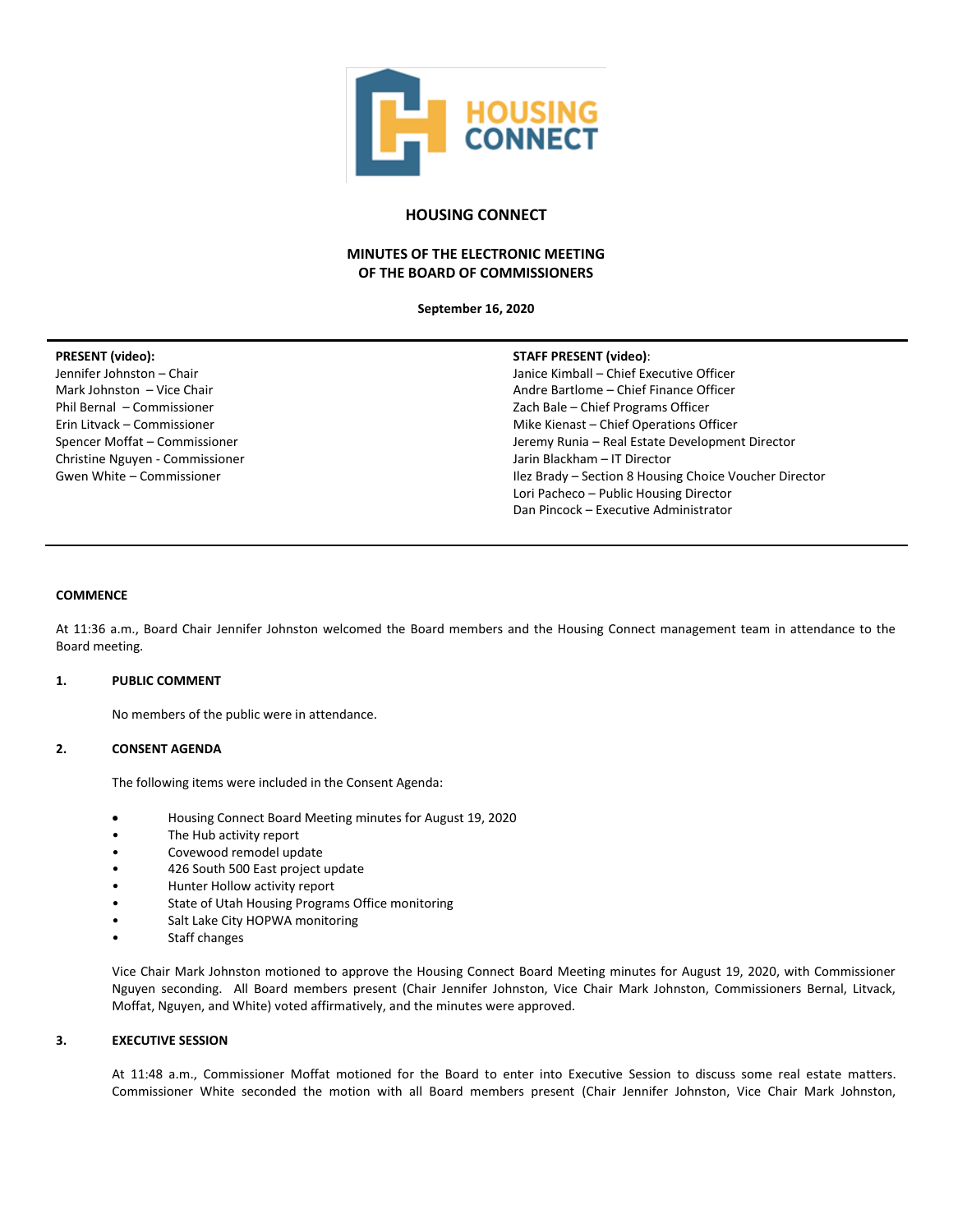Commissioners Bernal, Litvack, Moffat, Nguyen, and White) voting in favor, and the Board entered into Executive Session.

At 12:05 p.m., Commissioner Nguyen motioned for the Board to move out of Executive Session and back into regular (open) session, and Vice Chair Mark Johnston seconded the motion. All Board members present (Chair Jennifer Johnston, Vice Chair Mark Johnston, Commissioners Bernal, Litvack, Moffat, Nguyen, and White) voted affirmatively, and the Board returned to regular (open) session.

### **4. ACTION ITEMS**

The Board approved the following actions:

- Vice Chair election: At the last Board meeting, Mark Johnston announced his intention to step down as the Board Vice Chair but will continue serving on the Board as a commissioner. He had recommended that the Board consider Commissioner Spencer Moffat to replace him. Chair Jennifer Johnston asked whether there were any other nominations, but there weren't any. Commissioner Litvack motioned for Spencer Moffat's nomination, and Commissioner White seconded the motion. All Board members present (Chair Jennifer Johnston, Vice Chair Mark Johnston, Commissioners Bernal, Litvack, Moffat, Nguyen, and White) voted in favor of the nomination, and Spencer Moffat was elected to serve as the new Vice Chair.

- Resolution #1016 (approval of Housing Choice Voucher Payment Standards annual adjustment): CFO Andre Bartlome provided a summary of the payment standards, and the Board was presented with various payment standards adjustment scenarios, as HUD allows housing authorities the flexibility to set the payment standards between 90% and 110% of the Fair Market Rent (FMR) for each bedroom size. After some discussion, Commissioner Bernal motioned to approve Resolution #1016, using Housing Connect's recommendation for the payment standards for studio apartments to be set at 90% FMR, 1- and 2-bedroom units to be set at 110%, and to keep the remainder bedroom sizes where they currently are at. Commissioner Nguyen seconded the motion. All Board members present (Chair Jennifer Johnston, Vice Chair Moffat, Commissioners Bernal, Mark Johnston, Litvack, Nguyen, and White) voted affirmatively, and Resolution #1016 (approval of Housing Choice Voucher Payment Standards annual adjustment) was approved.

- Resolution #1017 (New City Plaza Partners' approval of the equity and financing selections): The Board was asked to approve the resolution allowing Housing Connect and HOI to complete its due diligence processes, negotiate, and execute a Letter of Interest between New City Plaza Partners and Enterprise Housing Credit Investments, LLC, and AGM Financial Services, Inc. who were the highest evaluated bidders for equity and financing for the purposes of recapitalizing the 299 units of the City Plaza/County High Rise property. This information was presented at the Housing Opportunities, Inc. (HOI) Board meeting earlier. CEO Janice Kimball explained that while HOI will own the building, Housing Connect is the guarantor. Commissioner Litvack motioned to approve the resolution, and Vice Chair Moffat seconded. The motion passed with all Board members present (Chair Jennifer Johnston, Vice Chair Moffat, Commissioners Bernal, Mark Johnston, Litvack, Nguyen, and White) voting in favor, and Resolution #1017 (New City Plaza Partners' approval of the equity and financing selections) was approved.

- Resolution #1018 (approval of updates to the Public Housing Lease Agreement): Updates to the Public Housing Lease Agreement were proposed to include a clarification of the guest policy (guests or visitors of a resident may be accommodated for no longer than a period of 3 consecutive days across all Housing Connect properties without prior written approval of Housing Connect) and to prohibit large playground equipment on Housing Connect properties. Housing Connect Public Housing Director Lori Pacheco informed the Board that the RAB approved these updates at its last meeting (in August) and that all residents in the agency's Public Housing properties were given a 30-day period to provide comments and no one submitted any comments. Commissioner Nguyen motioned to approve the resolution, and Commissioner White seconded, with all Board members present (Chair Jennifer Johnston, Vice Chair Moffat, Commissioners Bernal, Mark Johnston, Litvack, Nguyen, and White) voting to approve. Resolution #1018 (approval of updates to the Public Housing Lease Agreement) was approved.

- Resolution #1019 (approval of the agency grievance policy): In recent monitorings, Housing Connect has been asked to provide to clients a grievance policy to address resident concerns and issues that do not qualify for an informal hearing. CEO Janice Kimball explained that this is in addition to the program hearings for Public Housing and Section 8 and that this is an agency-wide policy. This policy is another resource for the residents to use with the agency if they have concerns or problems that they are having. Chair Jennifer Johnston suggested an e-mail address for residents to file a grievance (instead of the Housing Connect website address) and providing information regarding participating in the RAB. Commissioner White motioned to approve the resolution, and Commissioner Litvack seconded the motion. All Board members present (Chair Jennifer Johnston, Vice Chair Moffat, Commissioners Bernal, Mark Johnston, Litvack, Nguyen, and White) voted affirmatively, and Resolution #1019 (approval of the agency grievance policy) was approved.

# **5. CEO's REPORT**

Housing Connect CEO Janice Kimball reported the following:

- Recent wind damage: Most of the damage was minor, but there were some significant issues at Sunset Gardens and Villa Charmant. COO Mike Kienast, Public Housing Director Lori, and CEO Janice Kimball complimented all teams for the job they did in responding to this